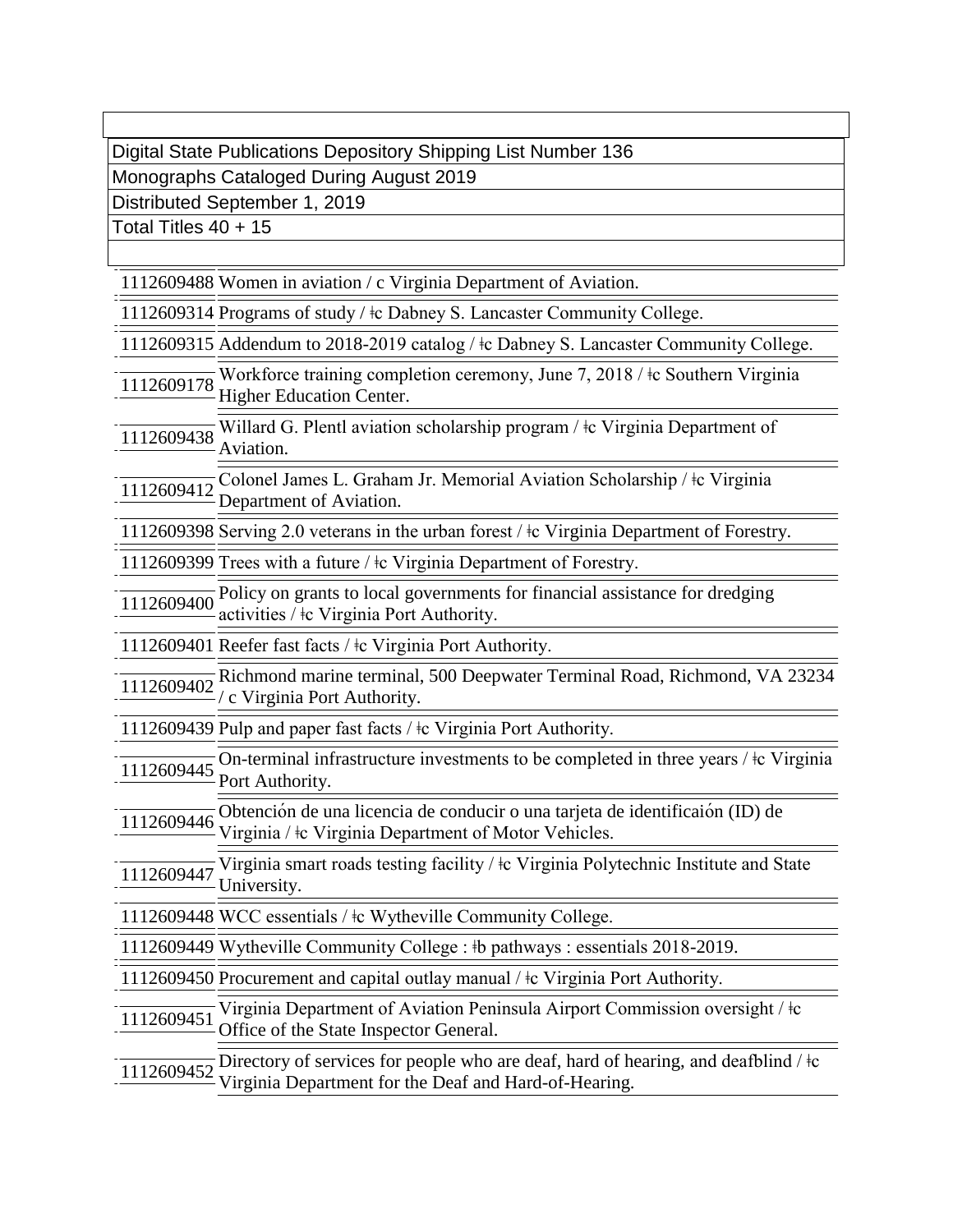| 1112609453 | The Commonwealth of Virginia's cybersecurity program : #b performance audit /<br>te Office of the State Inspector General.                                                          |
|------------|-------------------------------------------------------------------------------------------------------------------------------------------------------------------------------------|
|            | Growth projection and discounted cash flow as decision tools for loblolly pine<br>1112609454 silviculture / ‡c Jerre Creighton, Department of Forestry Reserach Program<br>Manager. |
| 1112609198 | TAP : $\mathbb{E}$ Technology assistance program / $\mathbb{E}$ Virginia Department for the Deaf<br>and Hard of Hearing.                                                            |
| 1112609199 | About VDDHH (brochure) / $\pm c$ Virginia Department for the Deaf and Hard of<br>Hearing.                                                                                           |
| 1112609459 | Loblolly pine productivity after five years growing in four planting configurations<br>te Jerre Creighton, Department of Forestry Reserach Program Manager.                         |
| 1112609460 | Ten-year performance of eight longleaf pine provenances in Virginia / ‡c Jerre<br>Creighton, Department of Forestry Reserach Program Manager.                                       |
| 1112609461 | Growth of loblolly pine planted at low densities / $\pm c$ Jerre Creighton, Department<br>of Forestry Reserach Program Manager.                                                     |
| 1112609462 | Administrative regulations manual for the Virginia Occupational Safety and<br>Health Program / $\pm c$ issued by Virginia Department of Labor and Industry.                         |
| 1112609463 | Virginia occupational safety and health field operations manual / $\pm c$ Virginia<br>Department of Labor and Industry.                                                             |
| 1112609464 | Employer responsibilities and courses of action following a VOSH inspection / $\pm c$<br>Virginia Occupational Safety and Health Program.                                           |
|            | 1112609465 University of Mary Washington arts & culture                                                                                                                             |
| 1112609466 | UMW first-in-family student handbook : a first look at how to be successful / $\frac{1}{2}c$<br>University of Mary Washington.                                                      |
|            | 1112609467 Physics program / ‡c University of Mary Washington.                                                                                                                      |
|            | 1112609150 Spanish @ UMW / $\pm$ c University of Mary Washington.                                                                                                                   |
| 1112609473 | Minimum standards for apprenticeship / $\pm c$ Virginia Department of Labor and<br>Industry.                                                                                        |
|            | 1112609418 Registered apprenticeship works / ‡c Virginia Department of Labor and Industry.                                                                                          |
| 1112609419 | 10 questions to consider if your school or division would like to create a youth<br>registered apprenticeship model / $\pm$ c Virginia Department of Labor and Industry.            |
| 1112609420 | Planning and partnerships, Virginia's youth registered apprenticeship $(YRA)$ / $\pm c$<br>Virginia Department of Labor and Industry.                                               |
| 1112609421 | 10 steps to land your registered apprenticeship dream job / $\pm c$ Virginia Department<br>of Labor and Industry.                                                                   |
|            | 1112609422 French @UMW / ‡c University of Mary Washington.                                                                                                                          |